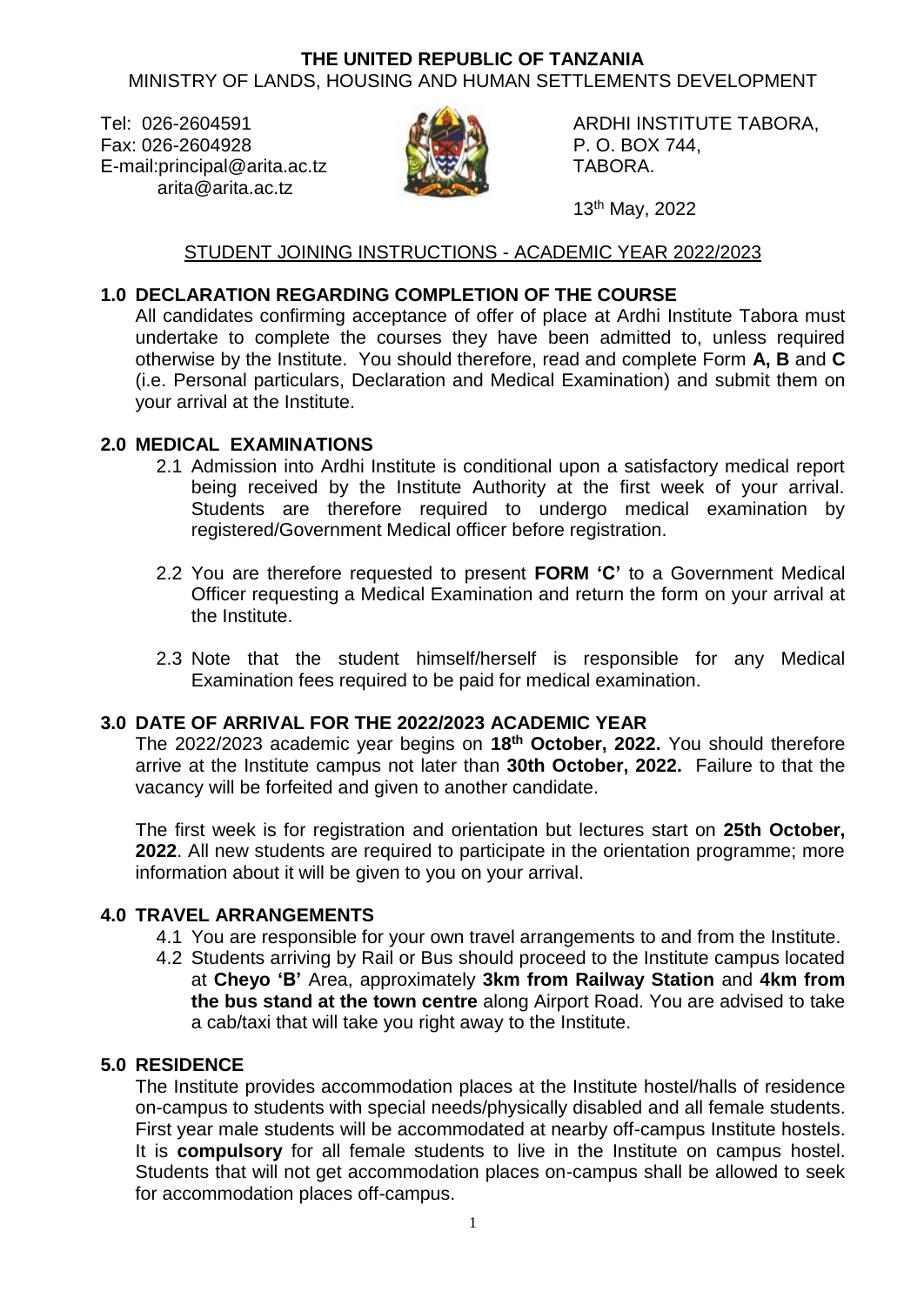Students that will be accommodated in the **Institute hostels** on-campus and off campus are obliged to pay accommodation fees at an authorized rate. Accommodation will be provided only after payment of **TZS 150,000.00 per semester.**

It is the Institute policy that students share a room, and there is no provision for married students and nursing mothers to have their private rooms.

Some rooms are well modified to accommodate students with special needs like physical disability.

5.1 All on-campus students are advised to bring the following:

- two pairs of bed sheets
- a pillow and two pillow cases
- a blanket
- a mosquito net
- 5.2 All students are responsible for living room cleanliness and care for personal properties.
- 5.3 All students must abide with the Institute Living Regulations.

#### **6.0 ACADEMIC DOCUMENTS**

Confirmation of your Admission to the Institute is subject to the satisfactory verification of the academic qualifications you gave on your application form by the Institute Authority. During the orientation week your academic documents will be checked for the purpose of registering you formally as a student of Ardhi Institute. You must bring with you the **originals** and **certified photocopies** of your Certificate of Secondary Education Examination (CSEE) /Form IV or Equivalent, Advanced Certificate of Secondary Education Examination (ACSEE) / Form VI or Equivalent and/or any other documents relevant to your admission.

#### **7.0 RELEASE FROM EMPLOYER**

The Institute will not be in a position to register any **In-service candidate** as a student, unless the Institute Authority receives written evidence from the candidates' employer that he/she has been officially released from the job to pursue with his/her studies. Bring such written evidence with you for use during Registration period on your arrival.

#### **8.0 CHANGE OF ACADEMIC PROGRAMME**

All students will be registered into the courses they have been admitted to**. No student is permitted to change course without the approval of his/her sponsor,**  approval of the **Institute Admission Committee and approval of National Council for Technical Education (NACTE)**

Procedures for changing the course will be on condition that:-

- (i) There is a vacancy
- (ii) A student has met the criteria used to select students to that course.

#### **9.0 SUBSISTENCE ALLOWANCE FOR FIELD WORK**

The Subsistence allowance for field work practical will be met **fully** by student's Parents/Guardians/Sponsor/Employer.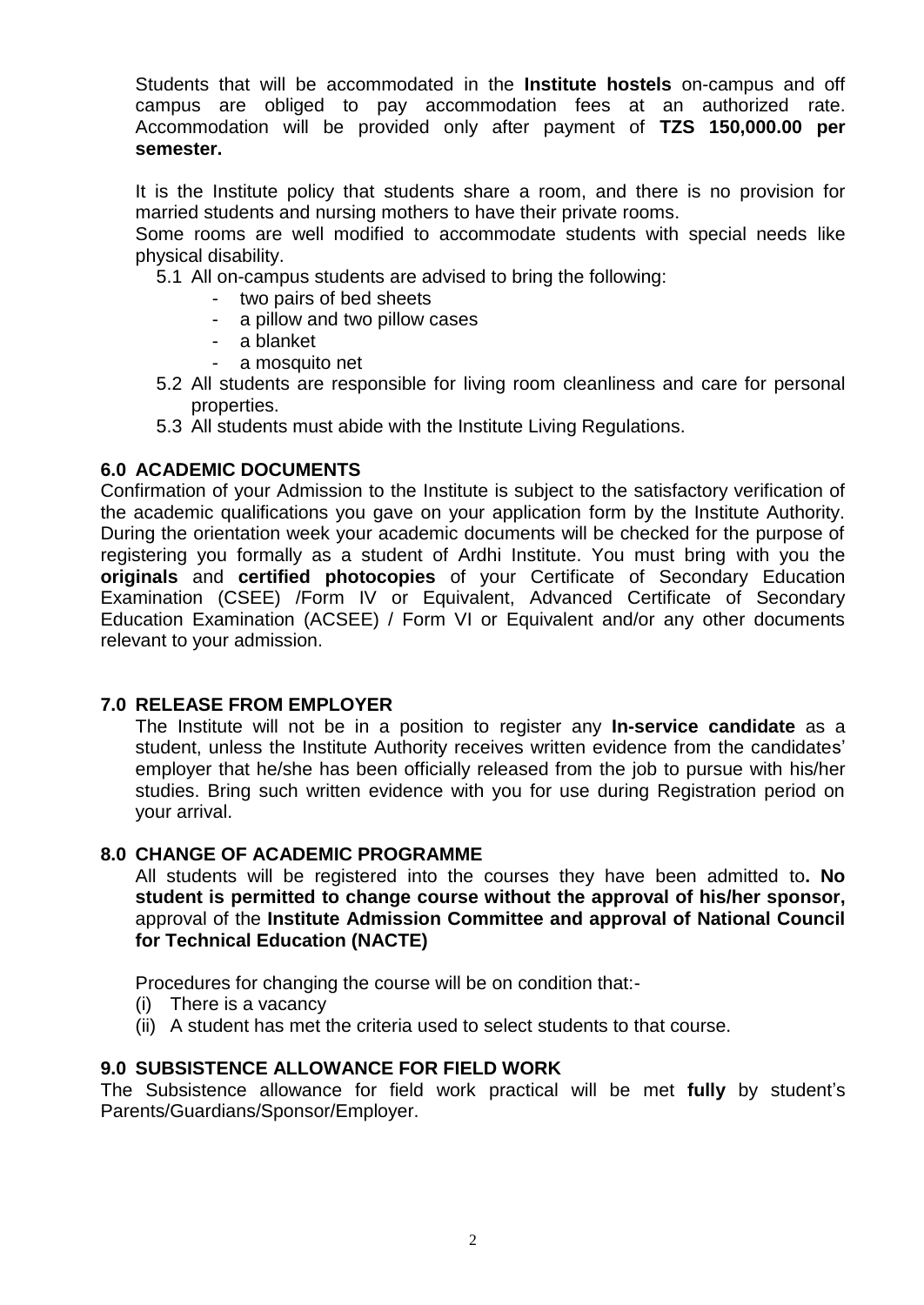## **10.0 STATIONERY, EQUIPMENTS AND INSTRUMENTS**

#### **(A) For Cartography & Graphic Arts and Printing Courses**

Each course participant is required to have **a laptop** and the following technical instruments/stationeries as detailed below:

- 
- (i) Drawing Set.  $\frac{1}{100}$  (ii) Clutch pencil<br>(iii) Set squares 45<sup>0</sup> and 60<sup>0</sup> (iv) 360<sup>0</sup> Protractor (iii) Set squares 45<sup>0</sup> and 60<sup>0</sup> (v) Scale ruler
- 
- 
- 
- 
- (xiii) Stencils (various sizes) (xiv) Parallel ruler
- 
- 
- 
- (vi) Scientific calculator
- (vii) Writing Stencils (viii) A set of at least four drawing pens
- (ix) French curves (x) Exercise books /stationeries
- (xi) Map templates (xii) Colored pencils
	-
- (xv) Counter books (min. 10) (xvi) Boots for field exercises/practical's

#### **(B) For Land Management, Valuation and Registration Course**

Each course participant is required to have **a laptop** and the following instruments/ stationeries as detailed below:

- 
- 
- 
- (vii) Boots for field exercises/practical's
- (i) Ruler (ii) Scientific calculator
- (iii) Mathematical set (iv) Exercise books/stationeries
- (v) Counter books (min. 10)  $(vi)$  Linen tape measure of 30m long

# **11.0 STUDENTS ORGANISATION**

There is an Institute Students Organisation (ARITASO) to which all students are members. A student is obliged to pay a membership fee of **TZS 15,000.00** annually

## **12.0 CATERING SERVICES (MEALS)**

Catering services at the Institute are commercialized and shall be offered by private authorized provider within the campus at reasonable and acceptable rates. Students are **not allowed to cook** in halls of residence and therefore are required to use the available catering services by **paying cash** for their meals.

## **13.0 SPORTS AND GAMES**

All students are required to participate in sports and games for their good health and physical fitness. Therefore, you are required to bring with you the following:

- (i) Track suit
- (ii) A pair of shorts
- (iii) A pair of training shoes
- (iv) T-shirt (This will be available at the Institute at a price of TZS 15,000.00)

## **14.0 LIVING REGULATIONS**

All admitted students shall abide to the Institute Living Regulations as will be provided through the Students' Organization.

## **15.0 EXAMINATION REGULATIONS**

All admitted students shall abide to the Institute Examinations Regulations as will be provided through the Students' Organisation.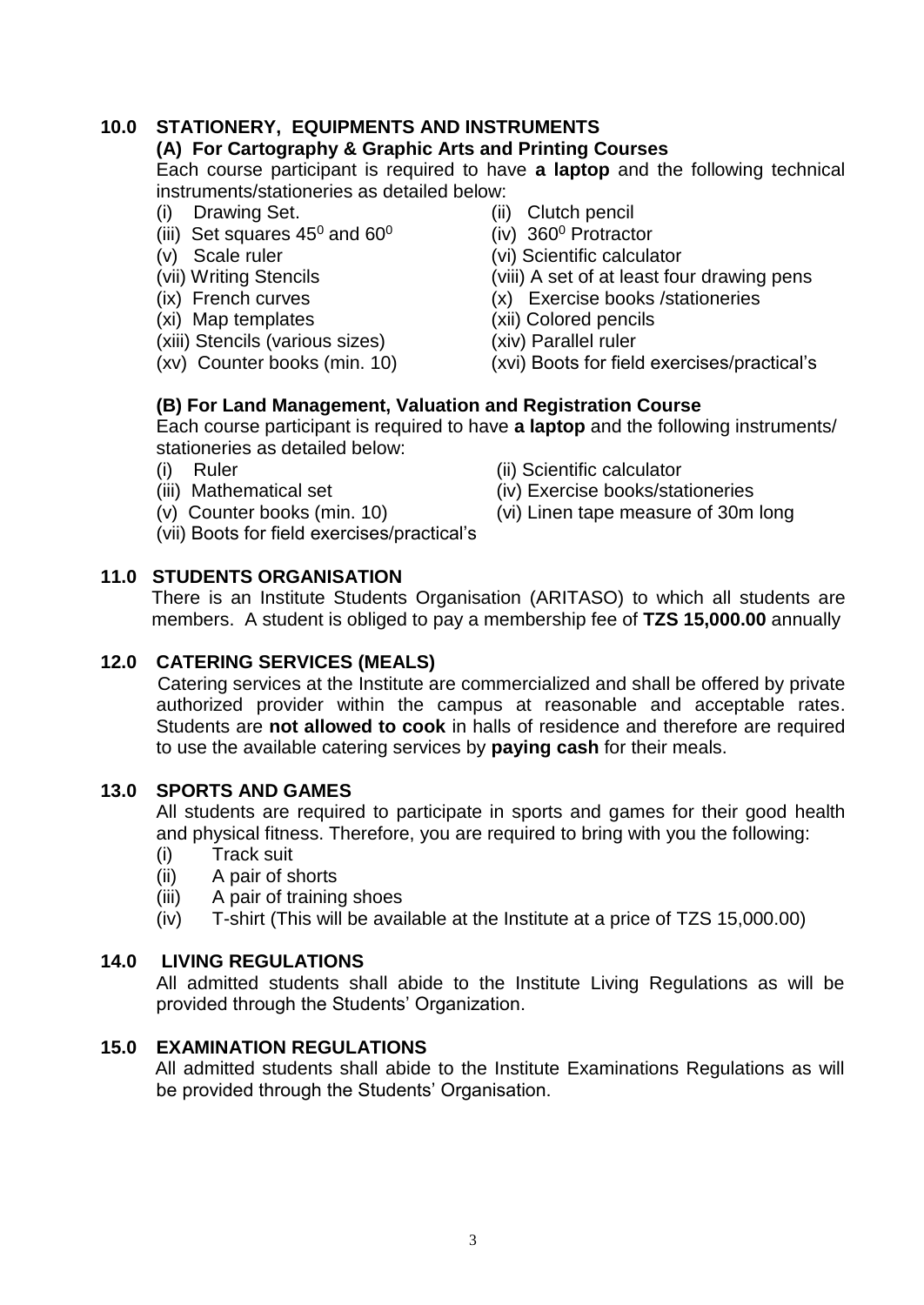## **16.0 STUDENT'S DRESS CODE**

Students are expected to appear neat, uphold high standards of conduct and behavior both on and off campus. They should portray moral and ethical behavior, conducting themselves with pride and respect.

Alongside the public Service Circular NO. 3 on Dress Code 2007, students are strictly not allowed to wear the following: -

- a) Jeans with holes
- b) Mesh type of see-through clothes
- c) Trousers hanging under the buttocks (Mlegezo)
- d) Very tight trousers, skirts, blouses
- e) Dress/skirts with excessive slit (mpasuo)
- f) Any dress that leaves the stomach, waist, chest, and or back open
- g) Shorts or skirts that do not cover the knees when seated
- h) Earrings for men
- i) Unbuttoned shirts
- j) Any type of dress that cover the entire face
- k) Pajamas, flip flops or slippers outside the residence halls
- l) Any kind of dressing that leaves underwear visible
- m) Any kind of dressing that leaves the breasts open/visible.
- n) Hats or caps worn back ward
- o) Clothes with inappropriate or unsuitable graphics/slogans or obscene/abusive language
- p) Inappropriate hair cutting style e.g. plating, kiduku
- q) Any kind of dressing that Institute Official may deem inappropriate.

## **17.0 INSTITUTE FEES AND CONTRIBUTIONS FOR ACADEMIC YEAR 2022/2023**

- (i) Annual college fees and other contributions paid direct to the Institute for Basic Technician Certificate Courses (NTA Level 4) is as follows: **(a) On campus TZS 1,130,000.00** (TZS One million one hundred and thirty thousand only)
	- **(b) Off campus TZS 830,000.00** (TZS Eight hundred and thirty thousand only)
- (ii) Annual college fees and other contributions paid direct to the Institute for Technician Certificate Courses (NTA Level 5) is as follows:
	- **(a) On campus TZS 1,330,000.00** (TZS One million three hundred and thirty thousand only)
	- **(b) Off campus TZS 1,030,000.00** (TZS One million and thirty thousand only)
	- **NB:** This includes fees and contributions paid to the Institute only**.** Other charges and contributions are stipulated in the fee structure hereunder.
- (iii) **NO CASH MONEY WILL BE ACCEPTED AT THE INSTITUTE,** Fees should be paid using **Control Number** that will be provided to the students once they report at the Institute.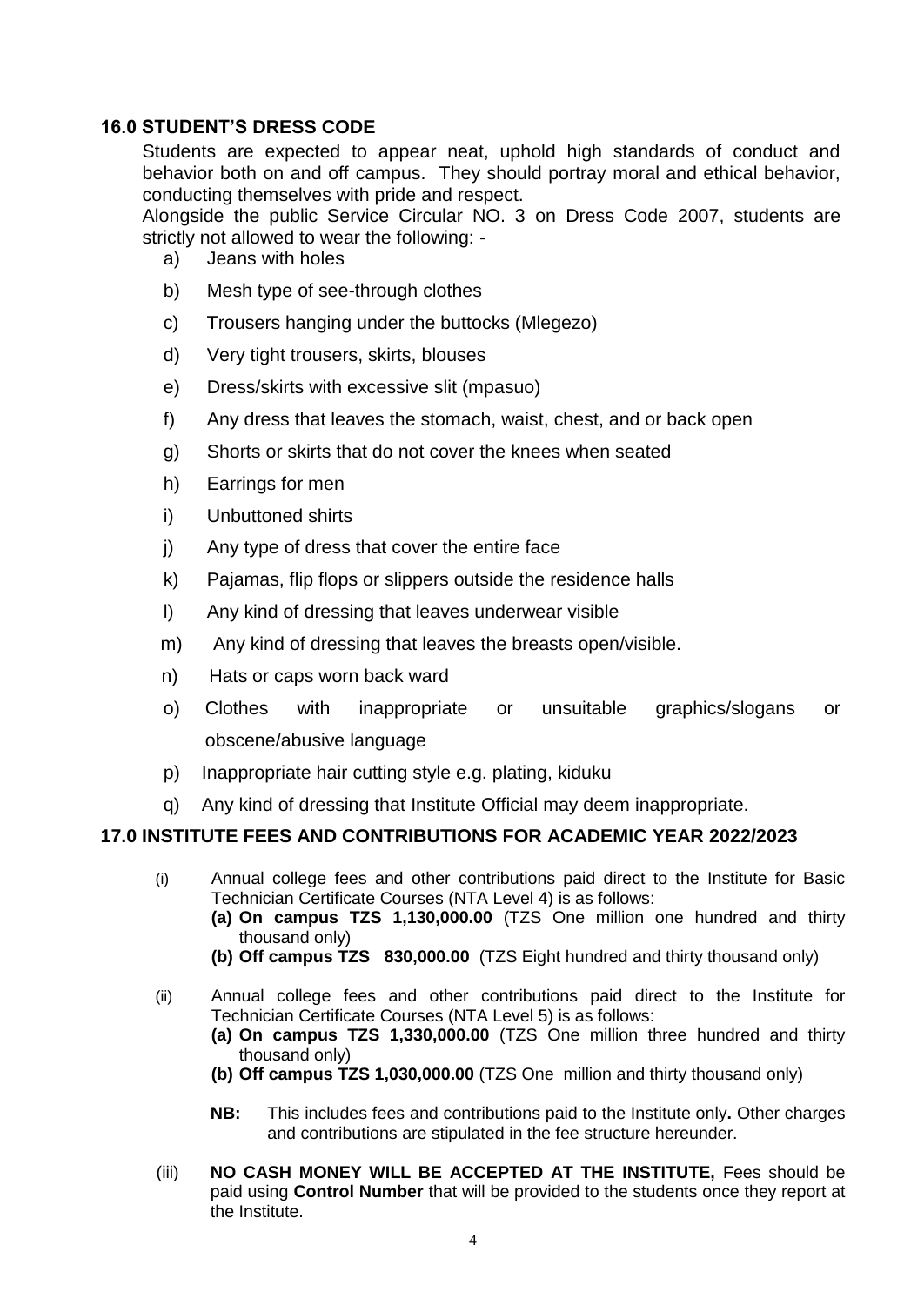- (iv) For the purpose of registration for studies, a student **should produce an evidence confirming payment** of all relevant fees. **Failure to do so will result for a student to be ordered to return home.**
- (vi) The fees may be paid in **full** or **two instalments** See the fee structure attached herewith.
- (vii) Fees paid **will not be refunded** if a student withdraws or leaves the Institute after registration.

#### **NB. THESE FEES ARE SUBJECT TO REVIEW WHENEVER NEED ARISES**

#### **FEE STRUCTURE FOR ACADEMIC YEAR 2022/2023**

#### **A. Fees paid direct to the Institute –Basic Technician Certificate Courses (NTA Level 4)**

| S/N | <b>Description</b>                 | <b>Semester</b> |                 |                            |  |
|-----|------------------------------------|-----------------|-----------------|----------------------------|--|
|     |                                    | 1 <sub>5</sub>  | 2 <sub>nd</sub> | <b>Total</b><br><b>TZS</b> |  |
|     |                                    | semester        | semester        |                            |  |
|     |                                    | TZS             | TZS             |                            |  |
|     | Tuition fee                        | 310,000.00      | 310,000.00      | 620,000.00                 |  |
| 2   | Registration fee                   | 15,000.00       | 15,000.00       | 30,000.00                  |  |
| 3   | <b>Examination fee</b>             | 35,000.00       | 35,000.00       | 70,000.00                  |  |
| 4   | Caution money                      | 30,000.00       |                 | 30,000.00                  |  |
| 5   | <b>Academic Transcript</b>         |                 | 30,000.00       | 30,000.00                  |  |
| 6   | Accommodation on campus            | 150,000.00      | 150,000.00      | 300,000.00                 |  |
|     | <b>NACTE Quality Assurance fee</b> | 20,000.00       |                 | 20,000.00                  |  |
| 8   | <b>Graduation fee</b>              | 30,000.00       |                 | 30,000.00                  |  |
|     | <b>Total TZS</b>                   | 590,000.00      | 540,000.00      | 1,130,000.00               |  |

#### **B. Fees paid direct to the Institute –Diploma Courses (NTA Level 5 & 6)**

| S/N            | <b>Description</b>                 | <b>Semester</b> |                 |                            |
|----------------|------------------------------------|-----------------|-----------------|----------------------------|
|                |                                    | 1 <sub>5</sub>  | 2 <sub>nd</sub> | <b>Total</b><br><b>TZS</b> |
|                |                                    | semester<br>TZS | semester<br>TZS |                            |
|                | Tuition fee                        | 410,000.00      | 410,000.00      | 820,000.00                 |
| $\overline{2}$ | Registration fee                   | 15,000.00       | 15,000.00       | 30,000.00                  |
| 3              | <b>Examination fee</b>             | 35,000.00       | 35,000.00       | 70,000.00                  |
| 4              | Caution money                      | 30,000.00       |                 | 30,000.00                  |
| 5              | <b>Academic Transcript</b>         |                 | 30,000.00       | 30,000.00                  |
| 6              | Accommodation on campus            | 150,000.00      | 150,000.00      | 300,000.00                 |
|                | <b>NACTE Quality assurance fee</b> | 20,000.00       |                 | 20,000.00                  |
| 8.             | Graduation fee                     | 30,000.00       |                 | 30,000.00                  |
|                | <b>Total TZS</b>                   | 690,000.00      | 640,000.00      | 1,330,000.00               |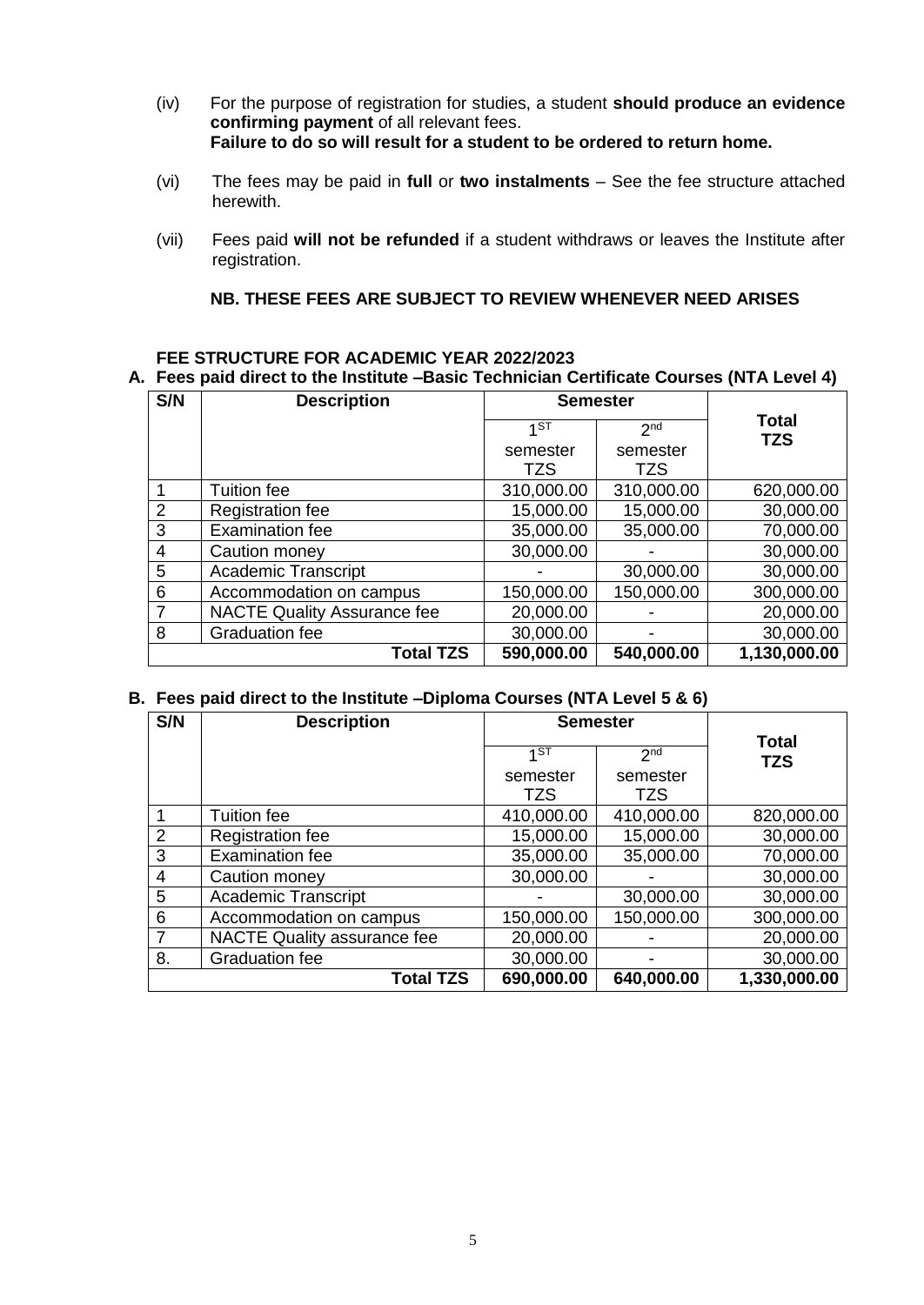| S/N            | <b>Description</b>                                                    | <b>Amount</b> | <b>Duration</b>                                                             |
|----------------|-----------------------------------------------------------------------|---------------|-----------------------------------------------------------------------------|
|                |                                                                       | <b>TZS</b>    |                                                                             |
| 1              | <b>Student Identity Card fee</b>                                      | 10,000.00     | Once annually                                                               |
| $\overline{2}$ | Ardhi Institute Tabora Student<br>Organization (ARITASO) Contribution | 15,000.00     | Once annually                                                               |
| 3              | Ardhi Institute Tabora T - Shirt                                      | 15,000.00     | Once annually                                                               |
| $\overline{4}$ | <b>Book Allowance</b>                                                 | 100,000.00    | Per Semester                                                                |
| 5              | <b>Stationary Allowance</b>                                           | 75,000.00     | Per Semester                                                                |
| 6              | Field practical/ Project subsistence<br>allowance                     | 490,000.00    | 49 days - during the field<br>practical/project period<br>(March-May, 2023) |
| $\overline{7}$ | Transport to and from the site of the<br>field practical/project      | 160,000.00    | During the field practical/<br>project (March-May, 2023)                    |
| 8              | Minimum Meal Allowance                                                | 10,000.00     | Per day                                                                     |

#### **C. Recommended direct student expenses (Payable direct to student by parents/guardians/employer/sponsor)**

#### **NOTE:**

1. Medical expenses and personal liabilities are not covered by the Institute. It is advised to come with your **Medical Insurance Card** or payments of **TZS 50,400.00** to **NHIF** for covering those expenses per year. Control Number for such payment shall be issued to a student once he/she reports at the Institute.

2. Total duration for field practical is **49 days.** Field practical subsistence allowance rate is assumed to be **TZS 10,000.00** per day. Transport to and from the site of the field practical is assumed to be **TZS 160,000.00. These costs will be paid by a parent/guardian or employer.**

3. The amounts shown from items **N0. 4 - 8** in **table C** are recommendations and therefore, do not overrule official allowances whenever such rates are applicable to an organization or sponsor.

B. S. Musiba **PRINCIPAL**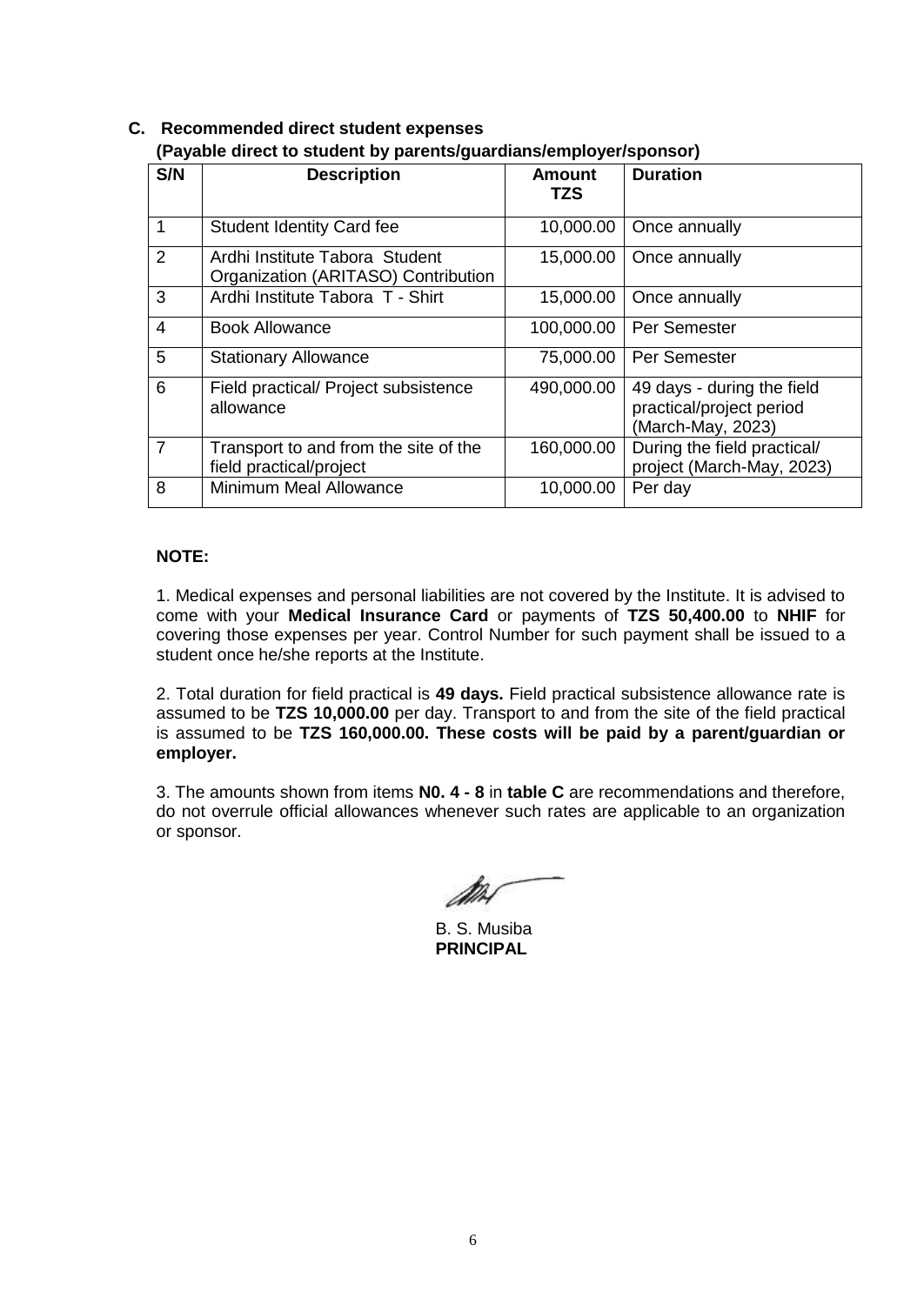#### THE UNITED REPUBLIC OF TANZANIA MINISTRY OF LANDS, HOUSING AND HUMAN SETTLEMENTS DEVELOPMENT **ARDHI INSTITUTE TABORA**



## **PERSONAL PARTICULARS OF A STUDENT ADMITTED AT ARDHI INSTITUTE TABORA FOR ACADEMIC YEAR 2022/2023**

- 1. Surname ..................................................................... 2. Other names ...............................................................
- 3. Tel No……………………………………………………... 4. Date of Birth: ..............................................................
- 5. Place of Birth: District: ................................................................. Region:.................................................................

Recent coloured Passport size PHOTO

- 6. Nationality................................................................... 7. Religion ......................................................................
- 8. Parents/ Guardians: Name and Address ................................................................................................................................ ................................................................................................................................
- 9. Permanent Home Address :

............................................................................................................................... ................................................................................................................................

- 10. In case of non-Tanzanian, state whether acquired Tanzanian citizenship and if so, Quote Registration No. .......................and date of Registration..............................
- 11. If married give name of wife/husband and her/his present address:

............................................................................................................................... ...............................................................................................................................

**NB: (Form A, B & C must be submitted when the student reports to the Institute for registration)**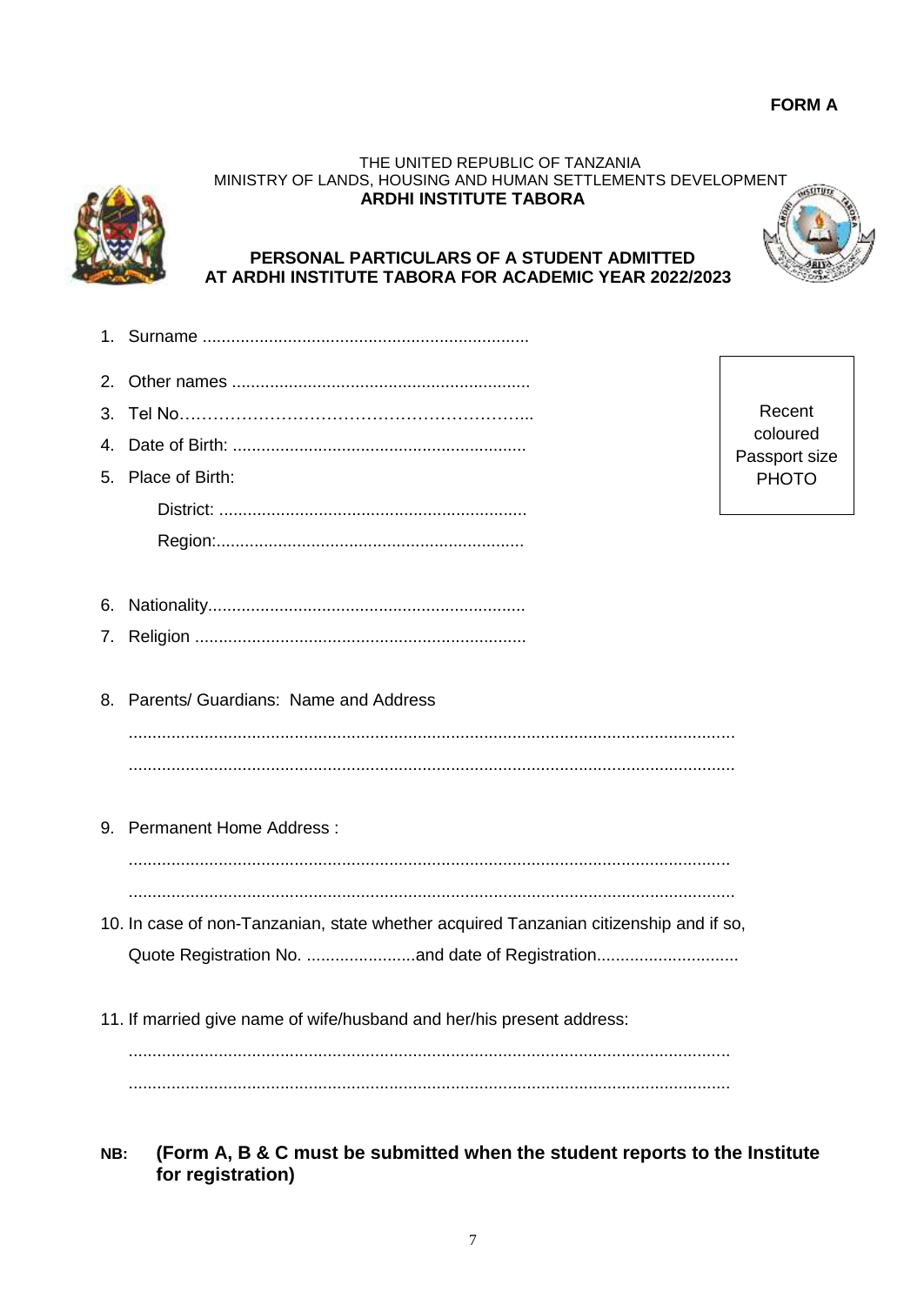#### **FORM B**



THE UNITED REPUBLIC OF TANZANIA MINISTRY OF LANDS, HOUSING AND HUMAN SETTLEMENTS DEVELOPMENT **ARDHI INSTITUTE TABORA**



# **DECLARATION FORM**

- **1. Parents' place of Birth:** Region ........................................................................................................................................ District ......................................................................................................................................... Town/ Village...............................................................................................................................
- **2. Parents/Guardians place of employment (if any)**:

| Country         |  |
|-----------------|--|
| Region          |  |
| <b>District</b> |  |

**3. Name of the course to be admitted:**

 ...................................................................................................................................................... ......................................................................................................................................................

# **4. STUDENT DECLARATION AND SIGNATURE:**

I declare that the information stated above is true and correct and that I undertake to successfully complete the Course I have been selected and accept to take up duty as I may be directed by the Government of the United Republic in accordance with the manpower needs of the Nation. I further undertake to abide by the Rules and Regulations regarding my studies, attendance and disciplinary conditions in the event of my failure in any of those aspects.

.................................................................. ...................................... Name (in Block Letters) Name (in Block Letters)

Date……………………

#### **5. PARENTS/GUARDIANS/SPONSOR/EMPLOYER DECLARATION AND SIGNATURE:**

I hereby declare full responsibility to pay fees and any other costs involved in pursuance of the course to be attended by Mr/Mrs/Miss ............................................................................................ at Ardhi Institute Tabora.

.............…………………………................................ ……………………………… Name **Name** Telephone number

.............……………………....................................... Position

.............……………………....................................... Signature & Official Stamp (if applicable)